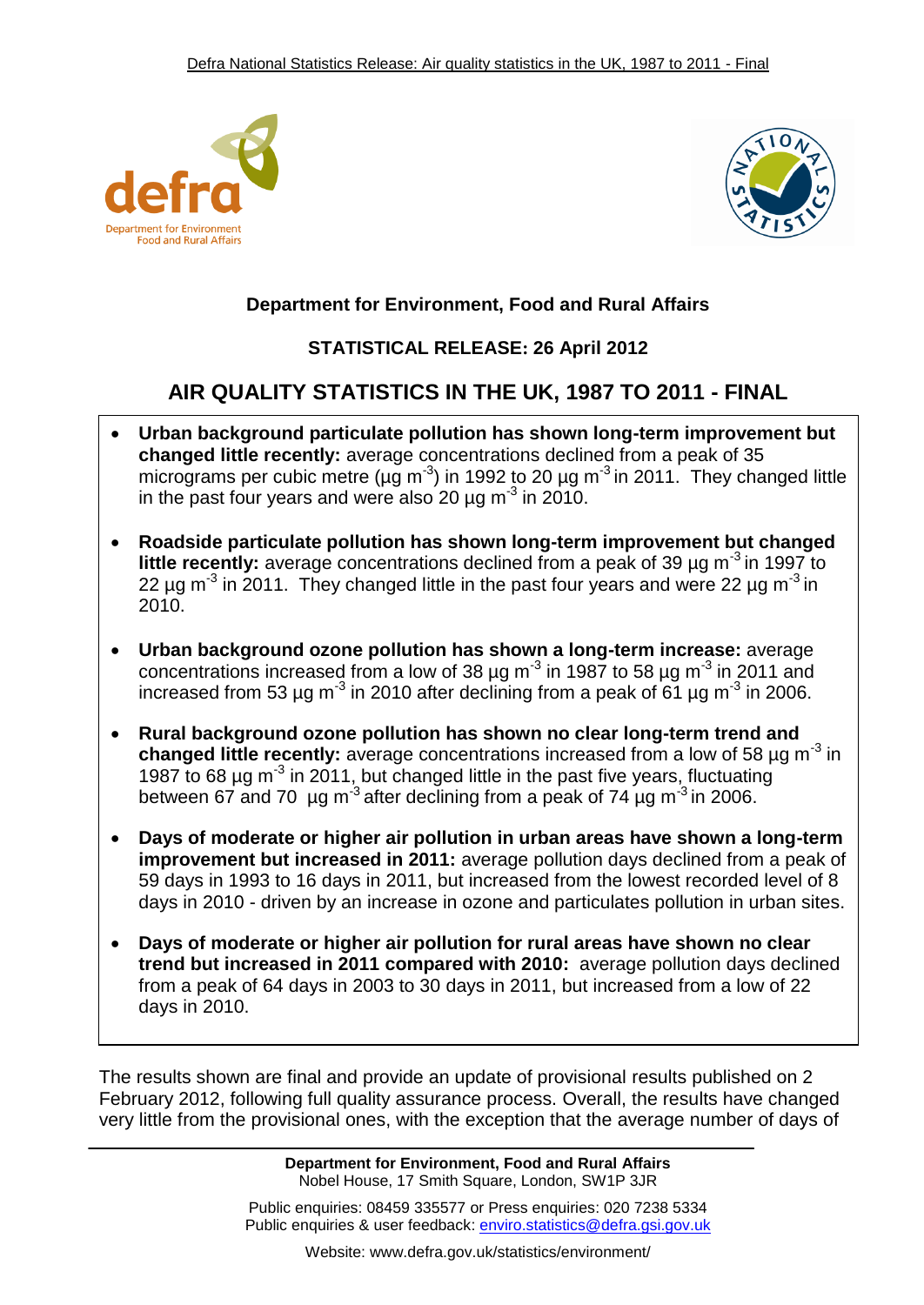moderate or higher pollution at urban sites decreased from 17 to 16 owing to fewer ozone and particulate pollution days being determined in the final results.

### **Background**

#### **Why measure air quality?**

There have been significant reductions in recent decades of emissions of air pollutants from power stations, transport, household heating, agriculture and industrial processes.

Estimates of the amount of pollutants emitted into the air are made in the [National](http://www.naei.org.uk/)  [Atmospheric Emissions Inventory](http://www.naei.org.uk/) by making highly detailed assumptions on the amount of each air pollutant generated from different fuel use and activities in the UK. These estimates are published in a separate Defra National Statistics Release: Emissions of air pollutants in the  $\overline{\mathsf{U}}\mathsf{K}^{\mathsf{i}}$ .

However, the relationships between emissions and air quality is complex and is strongly affected by weather. In addition UK air quality can be affected by pollutants blown across from mainland Europe. Day-to-day changes in weather have a great influence on air quality. Levels of pollutants that are relatively high on a still day when dispersion is limited can be much lower the next day or even the next hour if a wind starts to blow.

In order to monitor our air quality and help assess the risks to people"s health and to the environment, the concentrations of key pollutants are measured via a national network of monitoring sites, the Automatic Urban and Rural Network (AURN), which continuously captures ambient concentrations of selected pollutants throughout the UK. . [The UK-AIR](http://uk-air.defra.gov.uk/)  [website](http://uk-air.defra.gov.uk/) provides further information and provides the most up-to-date data for all pollutants measured by Defra.

In the UK, actions taken on air quality are driven by the objectives set out in the 2007 Air Quality Strategy and are informed by the statistics derived from air quality monitoring. See Defra's air quality website for more information on this and air quality policies.

There is also substantial [EU legislation](http://www.eea.europa.eu/themes/air/policy-context) (such as the Directive on Ambient Air Quality and Cleaner Air for Europe) in place to reduce pollution and to set limit and target values for air quality.

#### **Understanding air quality statistics**

 $\overline{a}$ 

The statistics presented here summarise the results from the AURN monitoring. Only sites that meet data capture criteria are included in the calculation of the statistics, and the figures presented are UK average concentrations across these sites.

i See statistical release: **Emissions of air pollutants in the UK, 1970-2010**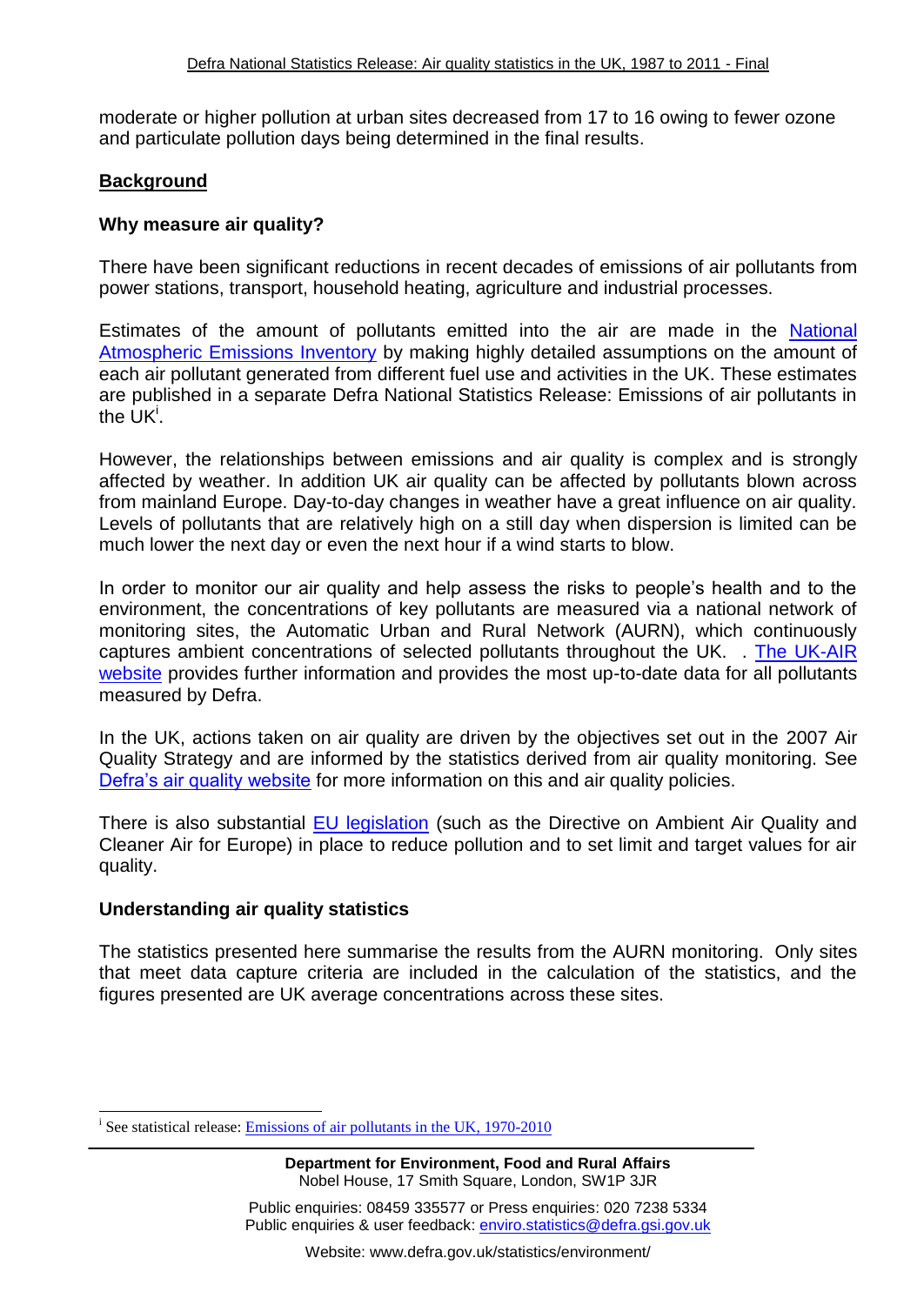The statistical release covers **annual average concentrations** in the UK of:

- particulates ( $PM_{10}$ ); and
- $\bullet$  ozone  $(O_3)$

which are the two pollutants thought to have the greatest health impacts.

In general, the smaller and lighter a particle is, the longer it will stay in the air. Larger particles (greater than 10 micrometres (μm) in diameter) tend to settle to the ground by gravity in a matter of hours. Chronic exposure to particulates contribute to the risk of developing cardiovascular and respiratory diseases, and there is increasing evidence suggesting that long-term exposure to even low levels of particulates may have a significant effect on health. The annual average concentrations for particulates are considered a useful measure of overall exposure to particulates at all concentrations.

The gas ozone  $(O_3)$  is not emitted directly in significant quantities, but is created in the air through chemical reactions between other precursor pollutants when in sunlight, with more being created on hot, still, sunny days. It can affect people"s health and can damage wild plants, crops, forests and some materials. The impact of long term exposure to this gas is currently unclear, but if there is no lower limit on the levels which have a health impact then the average concentrations may give a reasonable indication of the level of exposure.

The statistical release also covers **the number of days when air pollution was 'moderate or higher'** for any one of five pollutants listed below**.** In the UK, most air pollution information services use the index and banding system recommended by the [Committee on](http://comeap.org.uk/)  [Medical Effects of Air Pollutants](http://comeap.org.uk/) (COMEAP). The system uses an index numbered 1-10, divided into four bands, low to very high, to provide more detail about air pollution levels in a simple way, similar to the sun index or pollen index. At the moderate level, the effects of pollution may start to be noticeable to people with respiratory and other health problems, with greater risks to health at higher levels. The bandings have been updated from the 1<sup>st</sup> January 2012 and the new bandings will be reflected in the air quality statistics for 2012. The statistics for 2011 are based on the bandings in place up to the  $31<sup>st</sup>$  December 2011 which are shown in Table 4 of the Annex at the end of the statistical release.

The five pollutants used in the assessment of air pollution levels are:

- carbon monoxide (CO)
- nitrogen dioxide  $(NO<sub>2</sub>)$
- particulates  $(PM_{10})$
- $\bullet$  sulphur dioxide (SO<sub>2</sub>)

 $\bullet$  ozone  $(O_3)$ 

These can directly have [adverse effects on human health,](http://www.airquality.co.uk/what_are_the_effects.php) can react to form ozone or secondary particulate matter and or can cause harm to the environment through the creation of - in the case of  $SO_2$  - acidic compounds (which can cause harm to vegetation and buildings, including as acid-rain); and  $-$  in the case of  $NO<sub>2</sub>$  - eutrophying compounds (which can affect the nutrient levels and diversity of species in sensitive environments).

> **Department for Environment, Food and Rural Affairs** Nobel House, 17 Smith Square, London, SW1P 3JR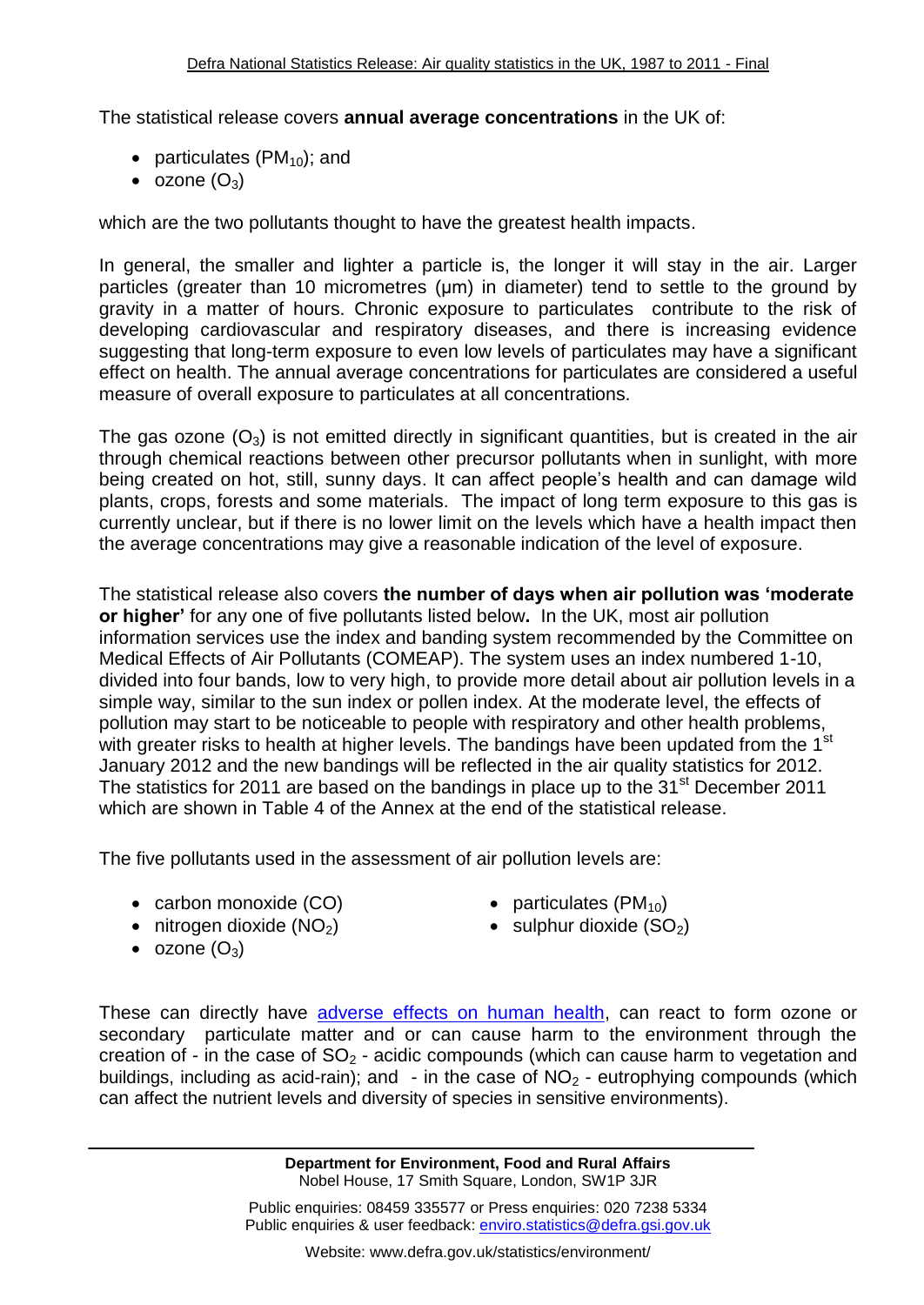## **Particulate (PM10 ) and Ozone concentrations**



**Figure 1: Annual levels of PM<sup>10</sup> and Ozone in the UK, 1987 to 2011**

#### Notes:

The ozone index shows the annual mean of the daily maximum 8 hour running mean. The  $PM_{10}$  index shows the annual average.

- **Urban background particulate pollution has shown long-term improvement but remained stable recently:** average concentrations declined from a peak of 35 micrograms per cubic metre (µg m<sup>-3</sup>) in 1992 to 20 µg m<sup>-3</sup> in 2011. They changed little in the past four years and were also 20  $\mu$ g m<sup>-3</sup> in 2010.
- **Roadside particulate pollution has shown long-term improvement but changed**  little recently: average concentrations declined from a peak of 39 µg m<sup>-3</sup> in 1997 to 22  $\mu$ g m<sup>-3</sup> in 2011. They changed little in the past four years and were 22  $\mu$ gm<sup>-3</sup> in 2010.
- **Urban background ozone pollution has shown a long-term increase:** average concentrations increased from a low of 38  $\mu$ g m<sup>-3</sup> in 1987 to 58  $\mu$ g m<sup>-3</sup> in 2011 and increased from 53 µg m<sup>-3</sup> in 2010 after declining from a peak of 61 µg m<sup>-3</sup> in 2006.
- **Rural background ozone pollution has shown no clear long-term trend and**  changed little recently: average concentrations increased from a low of 58 µg m<sup>3</sup> in 1987 to 68  $\mu$ g m<sup>-3</sup> in 2011, but changed little in the past five years, fluctuating between 67 and 70  $\mu$ g m<sup>-3</sup> after declining from a peak of 74  $\mu$ g m<sup>-3</sup> in 2006.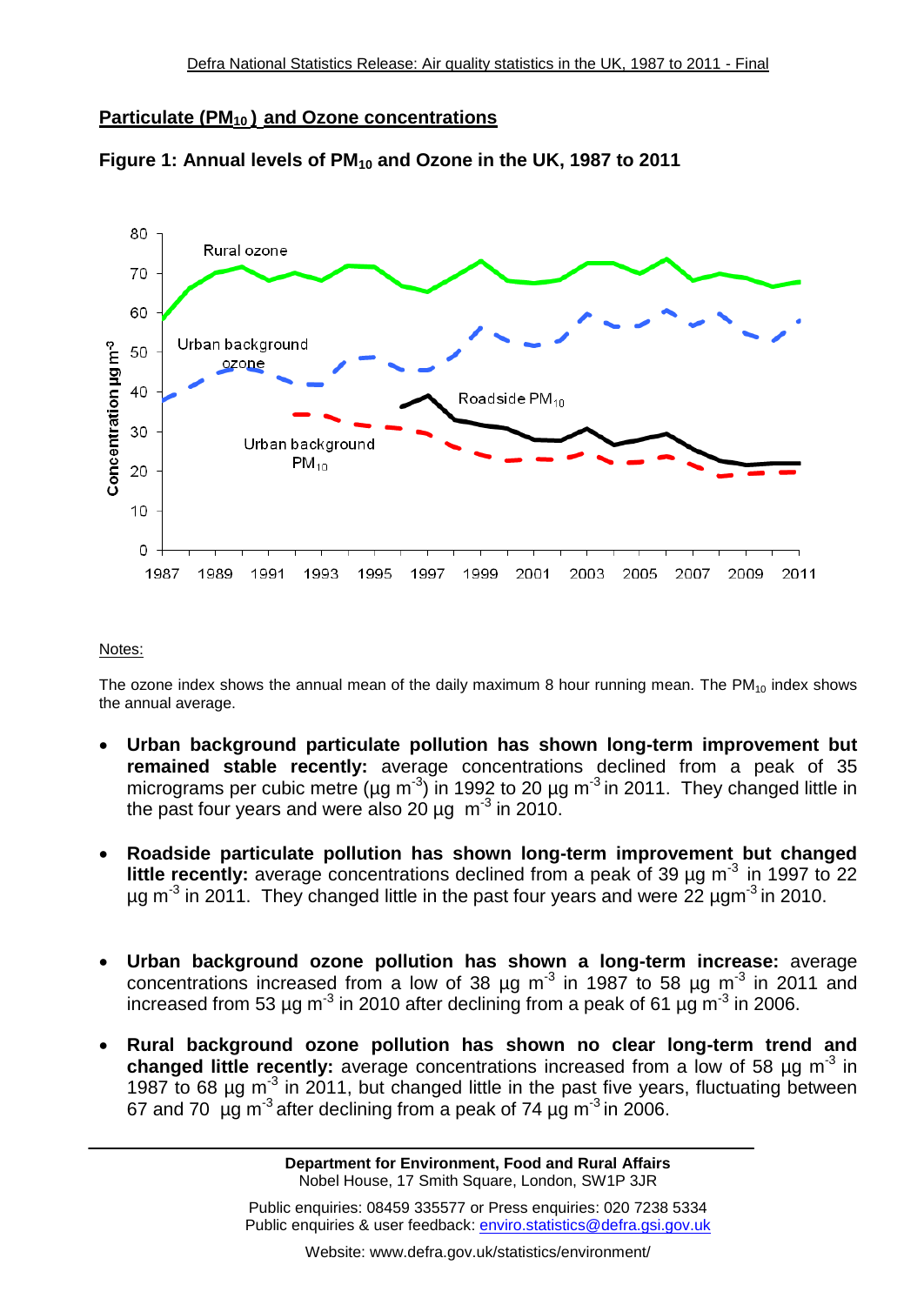#### *The data are presented in Table 1 of the Annex at the end of this statistical release*

Emissions of PM<sub>10</sub> steadily declined until around a decade ago<sup>ii</sup>, since when they have remained largely unchanged, which is reflected in the measured urban background concentrations. The steady decline was attributable to a move away from coal to gas in both electricity generation and domestic and commercial combustion; and also the introduction of emission standards for road vehicles.

Both particulate and ozone concentrations are strongly influenced by weather, which contributes to the high variability over time and peaks such as in the hot summers of 2003 and 2006. This means that long time series are required to distinguish between weather effects and the effect of changes in pollutant emissions.

Emissions of the pollutants that are the main precursors to ozone (including nitrogen oxides  $(NO_x)$  and volatile organic compounds (VOCs)) have reduced substantially<sup>iii</sup>, but this is not reflected in the long-term trend in ozone concentrations.This may be partly explained by a proportion of the ozone experienced in the UK originating from releases of precursor pollutants that are blown over from mainland Europe.

However, a similar lack of an apparent link between emissions and measured concentrations of ozone in the air is observed Europe wide. The European Environment Agency provides [further analysis of European air quality.](http://www.eea.europa.eu/themes/air)

 $\overline{\phantom{a}}$ 

**Department for Environment, Food and Rural Affairs** Nobel House, 17 Smith Square, London, SW1P 3JR

<sup>&</sup>lt;sup>ii iii</sup> See Statistical release: **Emissions of air pollutants in the UK**, 1970-2010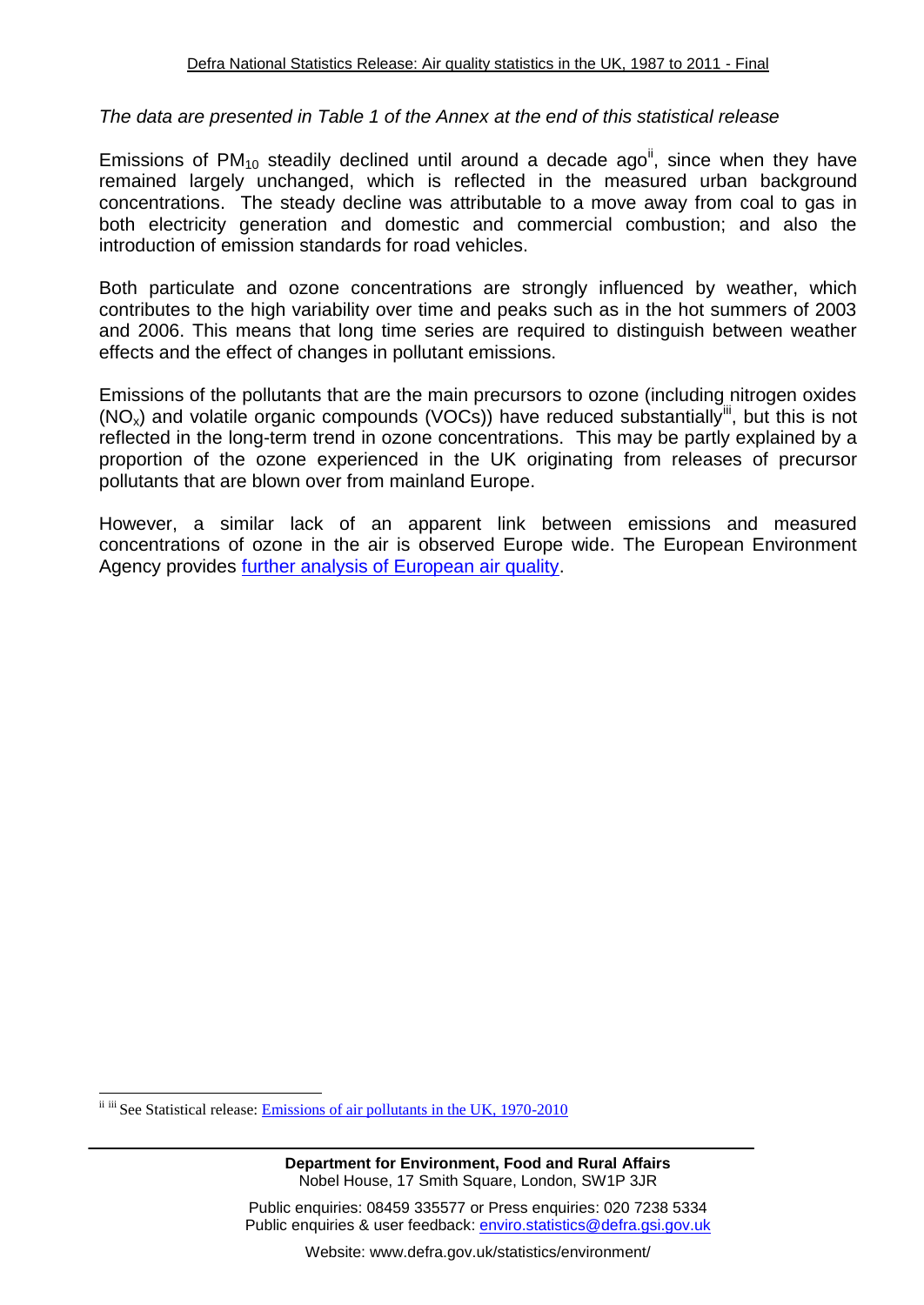## **Days with moderate or higher air pollution**





- **Days of moderate or higher air pollution in urban areas have shown a long-term improvement but increased in 2011:** average pollution days declined from a peak of 59 days in 1993 to 16 days in 2011, but increased from the lowest recorded level of 8 days in 2010 - driven by an increase in ozone pollution days (from 4 to 8 days) and particulates pollution days (from 3 to 8 days) in urban sites between 2010 and 2011.
- **Days of moderate or higher air pollution for rural areas have shown no clear trend but increased in 2011 compared with 2010:** average days declined from a peak of 64 days in 2003 to 30 days in 2011, but increased from a low of 22 days in 2010.

#### *The data are presented in Table 2 of the Annex at the end of this statistical release*

The urban results are most strongly driven by ozone and  $PM_{10}$ , and the rural results by ozone. Both these pollutants are influenced by weather, which contributes to the variability over time.

> **Department for Environment, Food and Rural Affairs** Nobel House, 17 Smith Square, London, SW1P 3JR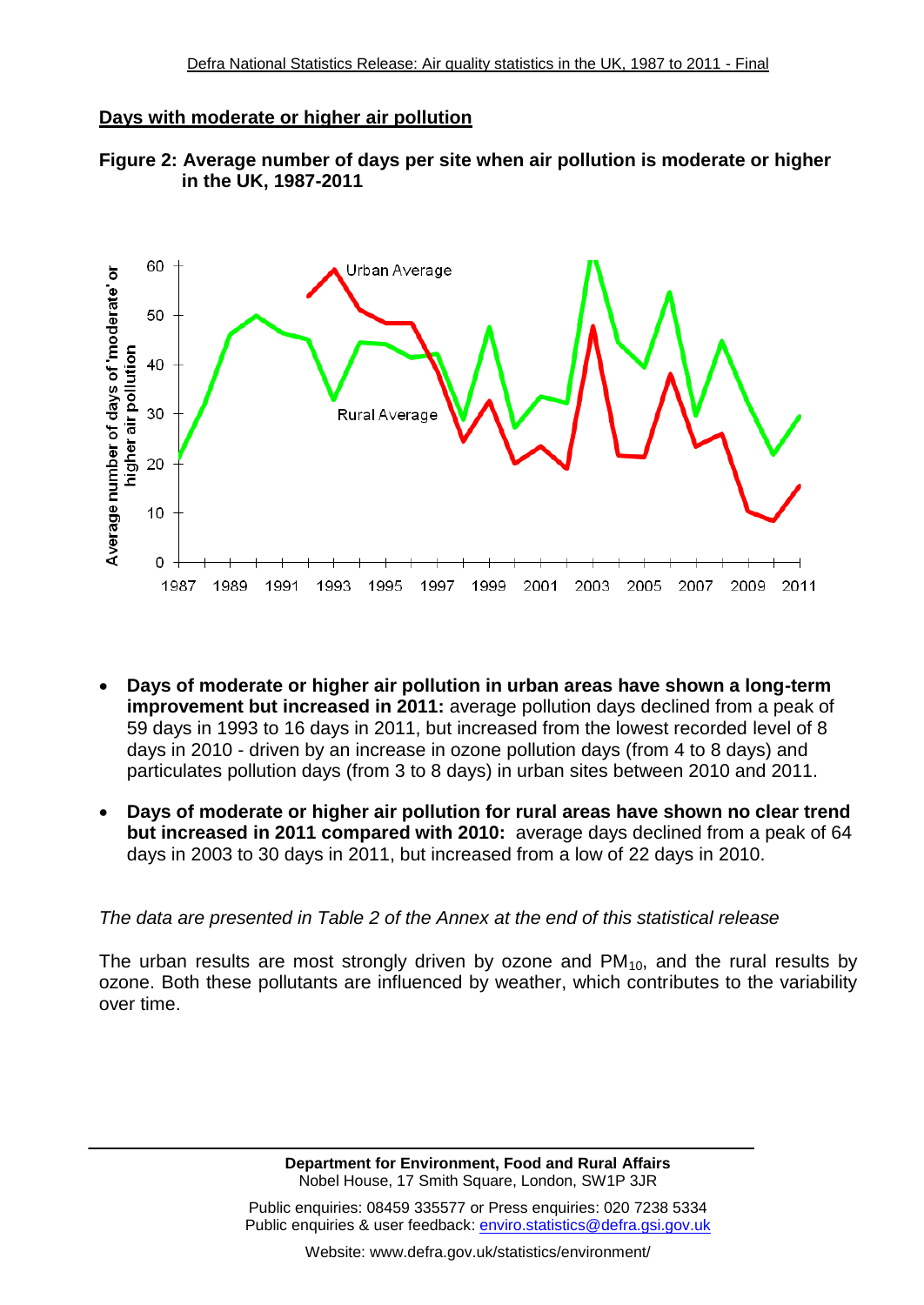# **Causes of air pollution**



### **Figure 3: Average number of days when levels of ozone, particulates and sulphur dioxide were moderate or higher at urban sites in the UK, 1992-2011**

Note: for the purposes of this chart, where more than one pollutant exceeds the "moderate" threshold on any given day, it is counted for each pollutant i.e. there is double counting.

*The data are presented in Table 3 of the Annex at the end of this statistical release*

At urban sites in 2011, two of the five pollutants, ozone and particulates, caused over 95 per cent of the moderate or higher pollution days, either separately or in combination with each other.

Between 1992 and 2011, the average number of days of pollution at urban sites caused by particulates, solely or in combination with other pollutants, fell from an average per site of 39 days to 8 days per year.

Since 1999, ozone has caused more days of moderate or higher pollution in urban areas than particulates, as pollution by particulates has declined. However, the number of pollution days caused by ozone has no clear long-term trend. Weather conditions contribute to variability over time, with more ozone produced on hot, sunny days, as was the case during 2003 and 2006. However, low summer ozone pollution was also seen **Europe-wide in** [2009,](http://www.eea.europa.eu/highlights/summer-ozone-record-low-concentrations-in-2009) despite the average temperature being similar to the hot summer in Europe in 2003. This could indicate that reductions in emissions of ozone precursors have contributed to the lower pollution days caused by ozone levels in recent years.

> **Department for Environment, Food and Rural Affairs** Nobel House, 17 Smith Square, London, SW1P 3JR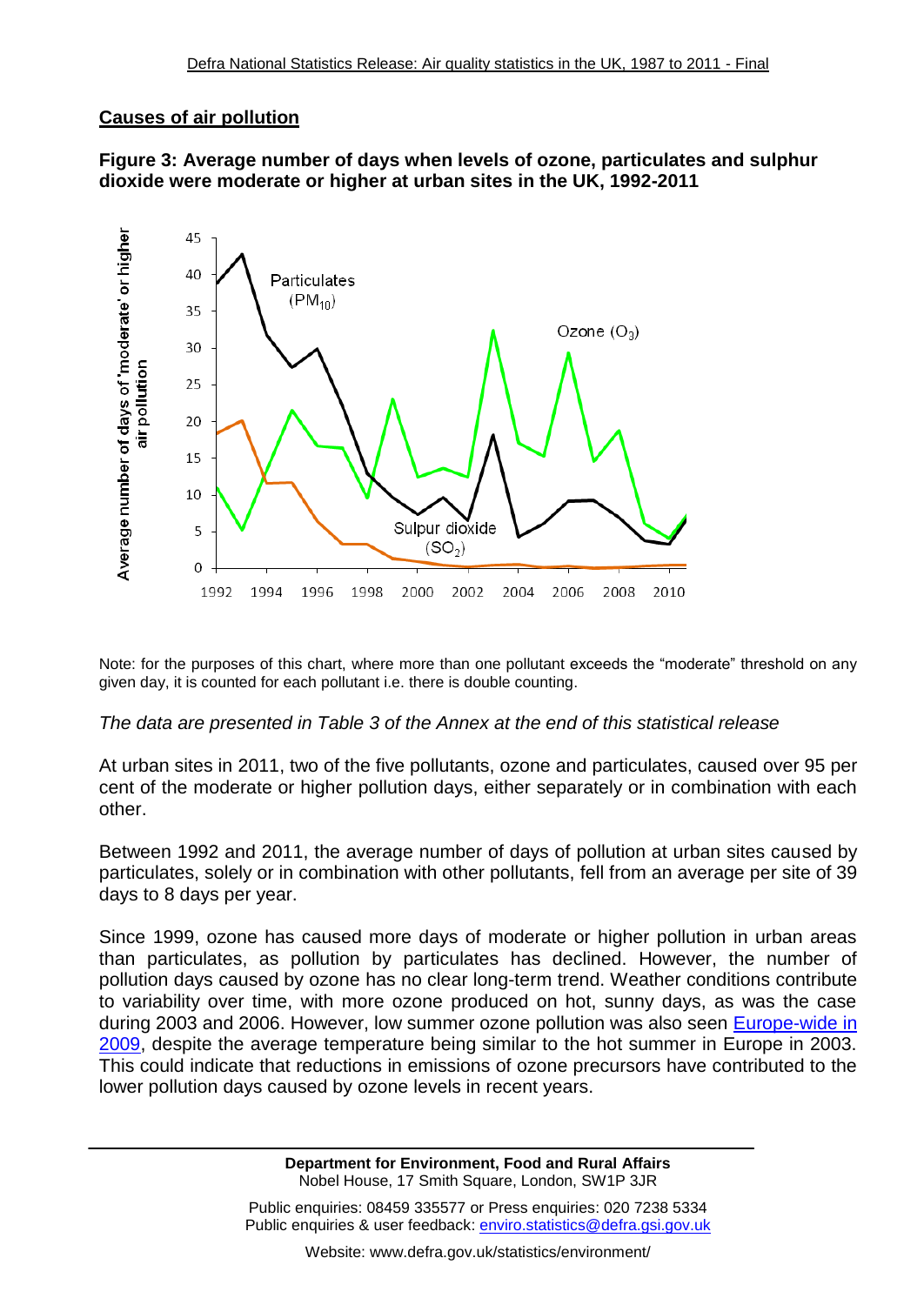From 2001, sulphur dioxide has caused less than one pollution day per site on average, either solely or in combination with other pollutants. This reflects the large reductions in emissions from the early 1990s. Carbon monoxide has not contributed to the number of pollution days since 1993. Nitrogen dioxide has impacted very rarely, at a maximum of 1 day per year.

For rural areas, ozone is the cause of the majority of pollution days - a breakdown by pollutant is not therefore presented for rural sites.

# **A National Statistics publication**

**National Statistics are produced to high professional standards set out in the Code of Practice for Official Statistics. They undergo regular quality assurance reviews to ensure they meet customer needs.**

## **Responsible Defra statistician: Stephen Hall**

#### **Main notes**

 $\overline{a}$ 

- 1. The banding system used for determine moderate or higher air pollution is that of UK Daily Air Quality Index. The UK air quality bandings were updated on 1<sup>st</sup> January 2012. The data presented in Table 4 of the Annex are based on the previous bandings in place up to 31<sup>st</sup> December 2011<sup>iv</sup>.
- 2. More detailed data, site metadata and information are published on the [UK-AIR website.](http://www.airquality.co.uk/archive/index.php)
- 3. Further information on air quality policy is available from the [Defra website.](http://www.defra.gov.uk/environment/quality/air/airquality/publications/index.htm)
- 4. Further details and data relating to UK air quality are available on Defra"s [Environment](http://www.defra.gov.uk/statistics/environment/)  [Statistics website.](http://www.defra.gov.uk/statistics/environment/)

<sup>&</sup>lt;sup>iv</sup> See 'Table 4: UK Air quality bandings used up until 31<sup>st</sup> December 2011' at the end for more details.

Public enquiries: 08459 335577 or Press enquiries: 020 7238 5334 Public enquiries & user feedback: enviro.statistics@defra.gsi.gov.uk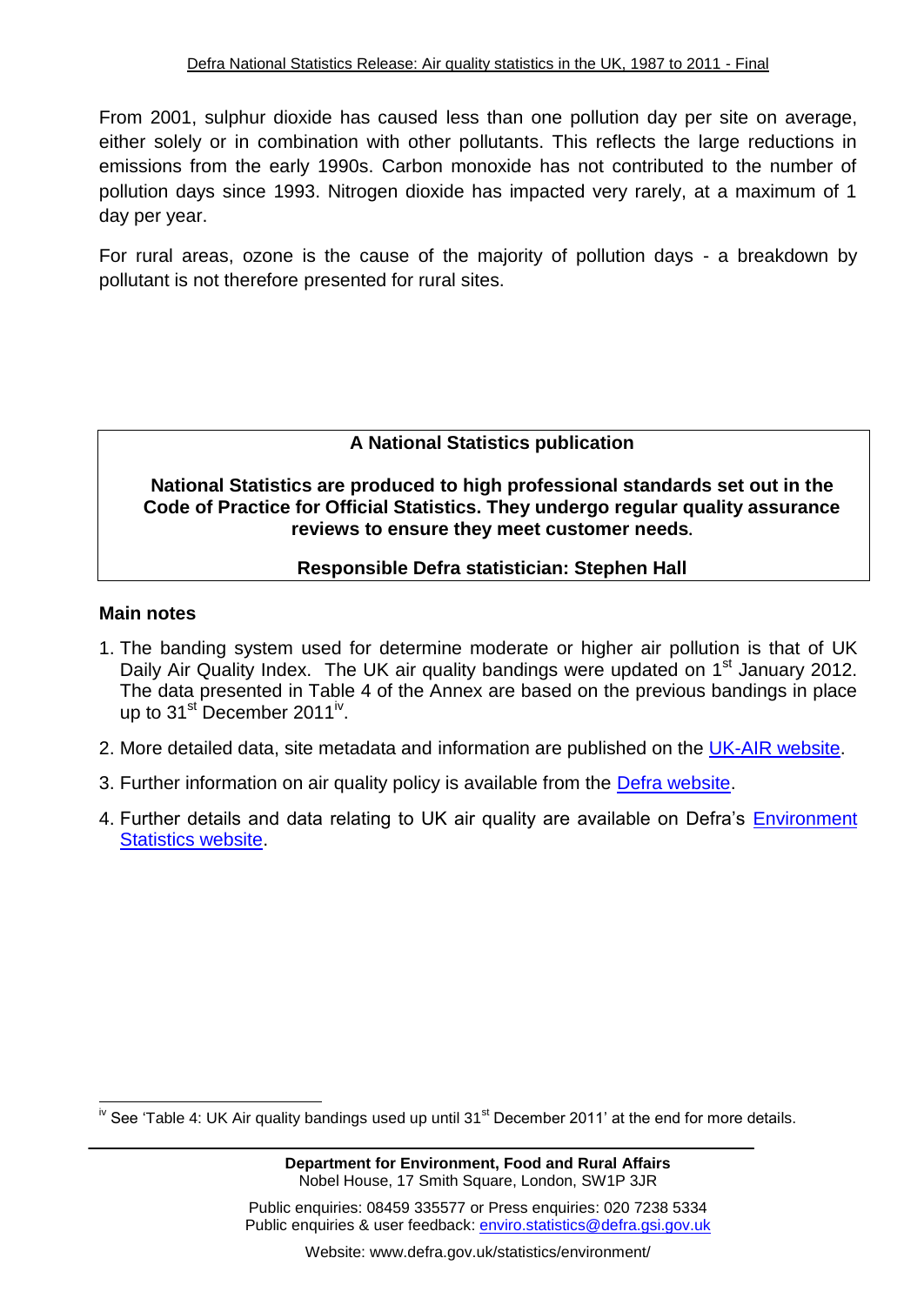# **Annex**

# **Table 1: Annual average levels of PM<sup>10</sup> and Ozone (μg m-3 ), 1987-2011 (Final), UK**

|      | $PM_{10}$    | Ozone         |       |            |  |
|------|--------------|---------------|-------|------------|--|
|      | Roadside     | Urban         | Rural | Urban      |  |
| Year |              | Background    |       | Background |  |
| 1987 | ٠.           |               | 58    | 38         |  |
| 1988 |              |               | 66    | 41         |  |
| 1989 |              |               | 70    | 45         |  |
| 1990 |              |               | 72    | 46         |  |
| 1991 |              | ٠.            | 68    | 45         |  |
| 1992 |              | 35            | 70    | 42         |  |
| 1993 |              | 35            | 68    | 42         |  |
| 1994 |              | 32            | 72    | 49         |  |
| 1995 |              | 32            | 72    | 49         |  |
| 1996 | 36           | 31            | 67    | 46         |  |
| 1997 | 39           | 30            | 65    | 46         |  |
| 1998 | 33           | 26            | 69    | 49         |  |
| 1999 | 32           | 24            | 73    | 56         |  |
| 2000 | 31           | 23            | 68    | 53         |  |
| 2001 | 28           | 23            | 68    | 52         |  |
| 2002 | 28           | 23            | 68    | 53         |  |
| 2003 | 31           | 25            | 72    | 60         |  |
| 2004 | 27           | 22            | 73    | 57         |  |
| 2005 | 28           | 22            | 70    | 57         |  |
| 2006 | 30           | 24            | 74    | 61         |  |
| 2007 | 25           | 22            | 68    | 57         |  |
| 2008 | 23           | 19            | 70    | 60         |  |
| 2009 | 22 $(19)^1$  | 19 $(22)^{1}$ | 69    | 55         |  |
| 2010 | $22(22)^{1}$ | 20            | 67    | 53         |  |
| 2011 | 22           | 20            | 68    | 58         |  |

#### **Notes:**

1. Since 2008, upgrading of numerous  $PM_{10}$  monitoring instruments has enabled correction of measurements taken from sites using older equipment, by using the Volatile Correction Model (VCM). These results are shown in parentheses. Non-VCM corrected data for 2008 and 2009 are retained here for the purpose of year-on-year comparison.

PM<sub>10</sub>: annual mean, average across all included sites.

Ozone: annual mean of the daily maximum 8 hour running mean: average across all included sites

.. not available because of insufficient data

Not every site in the automatic monitoring network is included. Sites must also meet certain data capture targets to be used in the index. For both ozone and  $PM<sub>10</sub>$ , from 1987-97 data capture should be more than or equal to 50% of the year and from 1998 onwards it should be more than or equal to 75% of the year. For ozone this applies to both the full year and the summer period in isolation.

Cardiff Centre and Manchester Piccadilly were excluded in 1994 and 2001 respectively, because stone cutting adjacent to sites caused unrepresentative results. Narberth was excluded in 2004 and 2007 due to incorrect measurements. Great Dun Fell was excluded until 2001 due to sample lines being frozen. Reading New Town has been excluded in 2008 due to low data capture for  $PM_{10}$  caused by faulty new measuring instruments.

> **Department for Environment, Food and Rural Affairs** Nobel House, 17 Smith Square, London, SW1P 3JR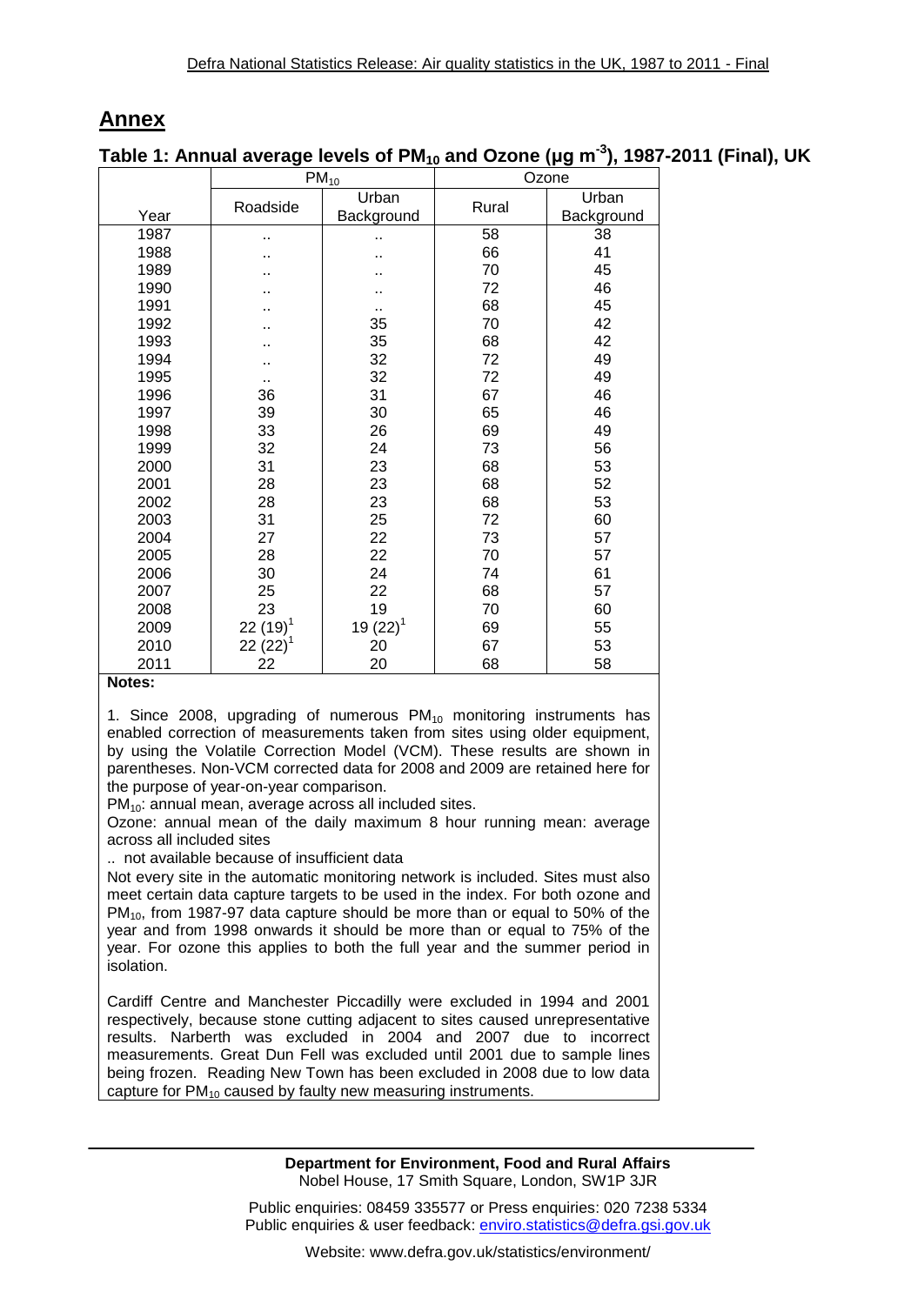| Year | Urban Average | Rural Average |
|------|---------------|---------------|
| 1987 |               | 21            |
| 1988 |               | 32            |
| 1989 |               | 46            |
| 1990 |               | 50            |
| 1991 |               | 47            |
| 1992 | 54            | 45            |
| 1993 | 59            | 33            |
| 1994 | 51            | 45            |
| 1995 | 48            | 44            |
| 1996 | 48            | 42            |
| 1997 | 39            | 42            |
| 1998 | 25            | 29            |
| 1999 | 33            | 48            |
| 2000 | 20            | 27            |
| 2001 | 23            | 34            |
| 2002 | 19            | 32            |
| 2003 | 48            | 64            |
| 2004 | 22            | 45            |
| 2005 | 21            | 40            |
| 2006 | 38            | 55            |
| 2007 | 23            | 30            |
| 2008 | 26            | 45            |
| 2009 | 10            | 32            |
| 2010 | 8             | 22            |
| 2011 | 16            | 30            |

#### **Table 2: Average number of days of moderate or higher air pollution per site, 1987-2011 (Final), UK**

#### **Notes:**

not available because of insufficient data

Not every site in the automatic monitoring network is included. Sites must also meet certain data capture targets to be used in the index. Urban sites are required to monitor  $PM_{10}$  and rural sites are required to monitor ozone. For the required pollutants, 1987- 97 data capture should be more than or equal to 50% of the year, and from 1998 onwards it should be more than or equal to 75% of the year. For ozone this applies to both the full year and the summer period in isolation.

Cardiff Centre and Manchester Piccadilly were excluded in 1994 and 2001 respectively, because stone cutting adjacent to sites caused unrepresentative results. Narberth was excluded in 2004 and 2007 due to incorrect measurements. Great Dun Fell was excluded until 2001 due to sample lines being frozen. Reading New Town has been excluded in 2008 due to initial problems with new measuring instruments.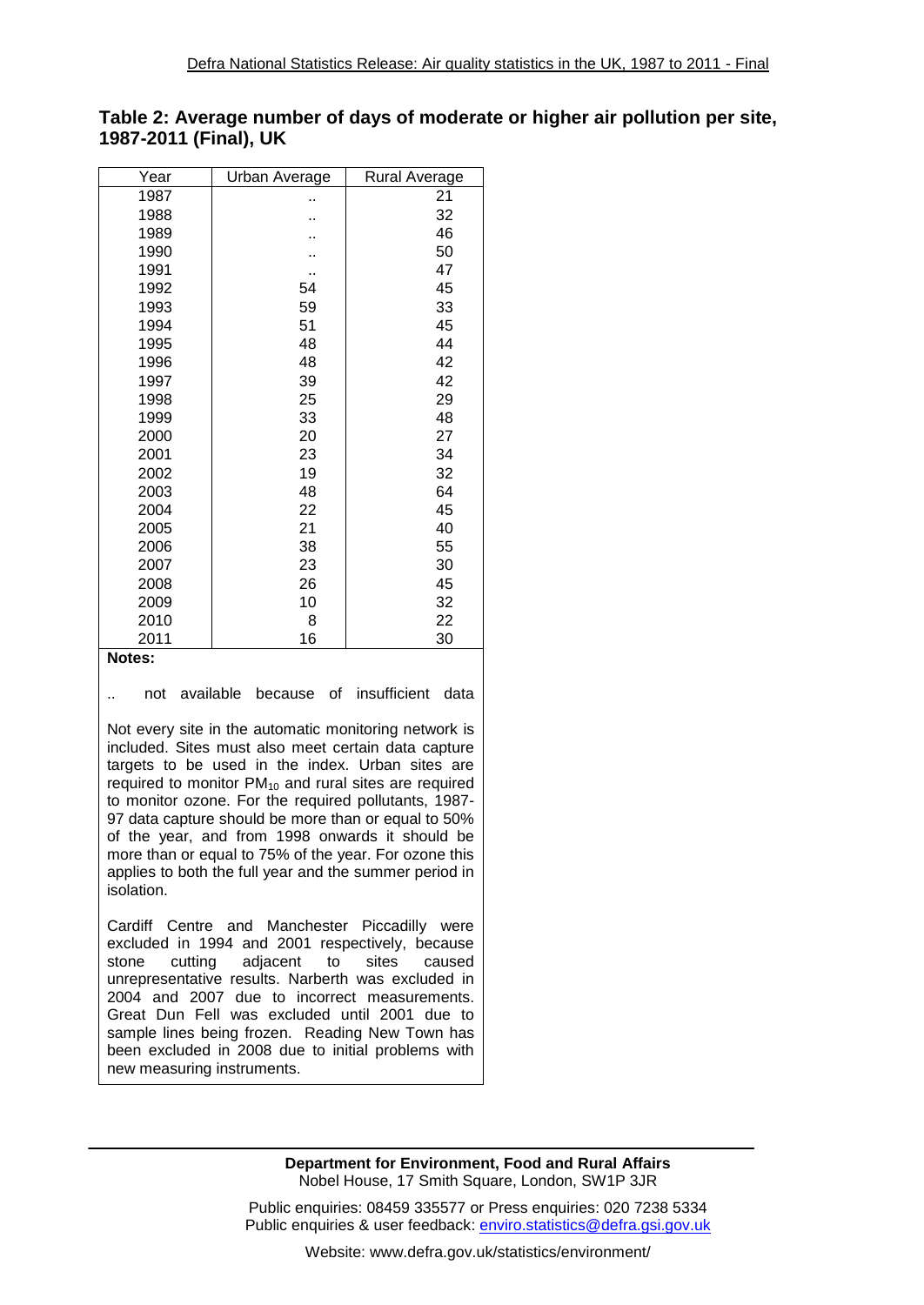| Year | Ozone | Nitrogen<br>dioxide | Carbon<br>monoxide | Sulphur<br>dioxide | Particulates<br>$(PM_{10})$ |  |
|------|-------|---------------------|--------------------|--------------------|-----------------------------|--|
| 1992 | 11    | 1                   |                    | 19                 | 39                          |  |
| 1993 | 5     | 0                   | 0                  | 20                 | 43                          |  |
| 1994 | 13    |                     | 0                  | 12                 | 32                          |  |
| 1995 | 22    |                     | 0                  | 12                 | 27                          |  |
| 1996 | 17    | 0                   | 0                  | 6                  | 30                          |  |
| 1997 | 16    |                     | 0                  | 3                  | 22                          |  |
| 1998 | 10    | 0                   | 0                  | 3                  | 13                          |  |
| 1999 | 23    | 0                   | 0                  |                    | 10                          |  |
| 2000 | 12    | $\mathbf 0$         | 0                  |                    | 7                           |  |
| 2001 | 14    | 0                   | 0                  | 0                  | 10                          |  |
| 2002 | 12    | 0                   | 0                  | 0                  | 7                           |  |
| 2003 | 33    | $\mathbf 0$         | 0                  | 0                  | 18                          |  |
| 2004 | 17    | 0                   | 0                  |                    | 4                           |  |
| 2005 | 15    |                     | 0                  | 0                  | 6                           |  |
| 2006 | 29    | 0                   | 0                  | 0                  | 9                           |  |
| 2007 | 15    | 0                   | 0                  | 0                  | 9                           |  |
| 2008 | 19    |                     | 0                  | 0                  |                             |  |
| 2009 | 6     | 0                   | 0                  | 0                  | 4                           |  |
| 2010 | 4     |                     | 0                  | 0                  | 3                           |  |
| 2011 | 8     | 0                   | 0                  | 0                  | 8                           |  |

#### **Table 3: Average number of days of moderate or higher air pollution at urban sites caused by the each of the basket of 5 pollutants, 1992 to 2011 (Final), UK**

#### **Notes:**

Not every site in the automatic monitoring network is included. Sites must also meet certain data capture targets to be used in the index. Urban sites are required to monitor  $PM_{10}$  and rural sites are required to monitor ozone. For the required pollutants, 1987-97 data capture should be more than or equal to 50% of the year, and from 1998 onwards it should be more than or equal to 75% of the year. For ozone this applies to both the full year and the summer period in isolation.

Cardiff Centre and Manchester Piccadilly were excluded in 1994 and 2001 respectively, because stone cutting adjacent to sites caused unrepresentative results. Narberth was excluded in 2004 and 2007 due to incorrect measurements. Great Dun Fell was excluded until 2001 due to sample lines being frozen. Reading New Town has been excluded in 2008 due to initial problems with new measuring instruments.

> **Department for Environment, Food and Rural Affairs** Nobel House, 17 Smith Square, London, SW1P 3JR